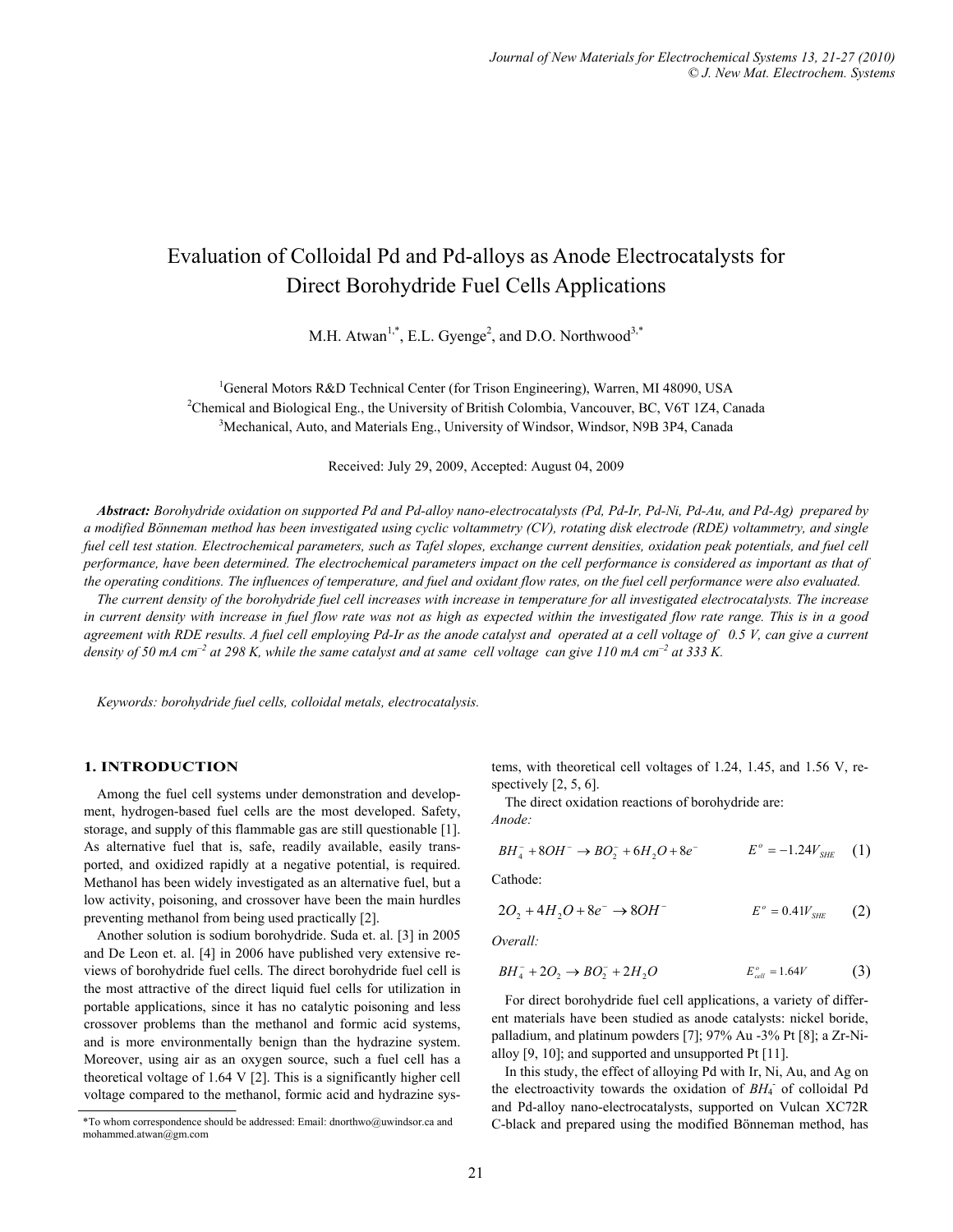been carefully investigated using a variety of fundamental electrochemical techniques, including cyclic voltammetry (CV), rotating disk electrode (RDE) voltammetry, and a single fuel cell test station. This study complements our previous work on Pt and Ptalloys [12], Au and Au-alloys [13], and Ag and Ag-alloys [14, 15] nano-electro catalysts.

# **2. EXPERIMENTAL**

#### **2.1. Colloidal metal Preparation Technique**

The colloidal metals were prepared using a modified Bönneman method [16] as described by Götz and Wendt [17]. The colloidal metals were prepared with a 20 %wt load on Vulcan XC72R support (L. V. LAMOS Limited). The alloying ratio was 1:1 atomic. A dry nitrogen glove box atmosphere was used to handle and weigh the reactants. The reactions were performed in a dry nitrogen atmosphere using Schlenk flasks and nitrogen lines.

Stoichiometric amounts of 1M of tetrabutylammonium chloride  $(C_{16}H_{36}C$ lN) in tetrahydrofuran (THF) (Sigma-Aldrich, >99% Anhydrous) and 1M of Lithium triethylhydroborate  $(C_6H_{16}BLi)$  in THF (Sigma-Aldrich, 1 M in THF, Anhydrous) were mixed to obtain a solution of 0.5M of tetrabutylammoniumtriethyl hydroborate,  $N(C_{16}H_{36})$ 4[Bet<sub>3</sub>H]. LiCl was removed by passing the reaction products solution through a D-4 glass frit. A 50% excess (3, 7.5, 6, 7.5 and 4.5 ml) of 0.5M of tetrabutylammoniumtriethyl hydroborate,  $N(C_{16}H_{36})$ <sub>4</sub>[Bet<sub>3</sub>H], was added dropwise over a period of 1 h at 296 K to a stirred suspensions of anhydrous salts of  $PdCl<sub>2</sub>$ (STREM Chemical, Inc., 99.9%, Anhydrous) (0.0886 g, 0.5 mmol),  $PdCl<sub>2</sub>$  (0.0886 g, 0.5 mmol) and IrCl<sub>3</sub> (STREM Chemical, Inc., Ir% 64.29, Anhydrous) (0.149 g, 0.5 mmol), PdCl<sub>2</sub> (0.0886 g, 0.5 mmol) and NiCl<sub>2</sub> (STREM Chemical, Inc., 99.9%, Anhydrous)  $(0.0648 \text{ g}, 0.5 \text{ mmol})$ , PdCl<sub>2</sub>  $(0.0886 \text{ g}, 0.5 \text{ mmol})$ , and AuCl<sub>3</sub> (STREM Chemical, Inc., 99.9%, Anhydrous) (0.151 g, 0.5 mmol), and PdCl2 (0.0886 g, 0.5 mmol) and AgCl (STREM Chemical, Inc., 99.9%, Anhydrous) (0.0716 g, 0.5 mmol) in 100 ml THF respectively. Almost complete dissolution of the salt(s) occurred after stirring the deep dark coloured solution for 4 h. To destroy any unreacted reducing agent, 5 ml of acetone were added and stirred for 1 h. The solution then was added dropwise to a stirred suspension of the carbon support (Vulcan XC72R) in 100 ml THF. The mixture was stirred for 12 h. 150 ml of ethanol (Sigma-Aldrich, 99.5%, Anhydrous) were then added and stirred for 2 h. After filtering the reaction solution through a D-4 glass frit, the supported catalyst(s) was washed with ethanol several times, and then dried under a nitrogen vacuum at 296 K for 12 h.

Annealing and reducing processes were performed to remove the protective shell in order to enhance the catalytic activity [18-20]. The processes were performed in three stages using a controlled tubular furnace (LINDBERG). First, the samples were heated up to 300 $^{\circ}$ C for 30 min under N<sub>2</sub> (5, BOC Gas) at a flow rate of 160 ml min<sup>-1</sup>. In this stage most of the organic shell is decomposed. Second, the samples were annealed under a  $N_2/O_2$  (5, BOC Gas) mixture (10 vol.%  $O_2$ ) at a flow rate of 160 ml min<sup>-1</sup> for 30 min at 300°C. Third, the samples were reduced under 100 vol.%  $H_2$  at a flow rate of 160 ml min<sup>-1</sup> for 30 min at  $300^{\circ}$ C, in order to reduce any oxidized metal(s) formed during the annealing processes. Nitrogen was purged for 5 min before and after the annealing process to avoid any contact between the oxygen and hydrogen gases.

Figure 1 shows the energy dispersive spectroscopy (EDS) spectra



Figure 1. Powder EDS analysis showing the elemental distributions in Vulcan XC72R carbon black.



Figure 2. a-e. Powder EDS analysis showing the metal distributions in 20wt% (1:1 atomic ratio) colloidal Pd and Pd-alloys.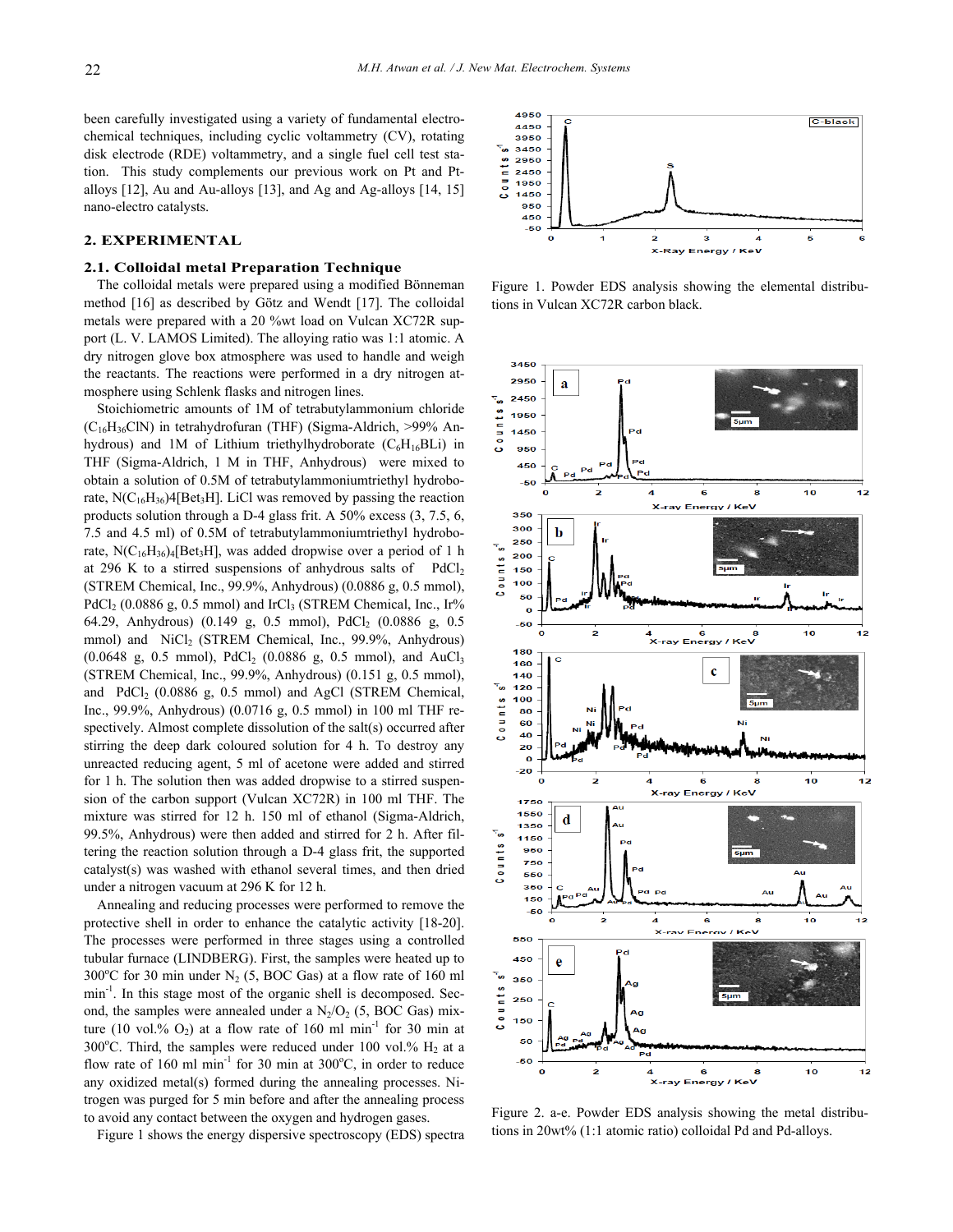for the Vulcan XC72R carbon black, and Figures 2a-e show EDS spectra for the Pd-alloys corresponding to a selected zone in the powder sample as indicated in the SEM micrograph inset. The Xray diffraction spectra for Vulcan XC72R carbon black and all four catalysts are shown in Figures 3 and 4a-e, respectively. The X-ray diffraction spectra show a remarkable similarity with the base metal (Pd) and all alloys showing a f.c.c. structure.

# **2.2. Electrode and Cell Preparation for Electrochemical Methods**

A glassy carbon disk electrode, 3 mm diameter, manufactured from a glassy carbon rod (Electrosynthesis Inc.), was used as a substrate for the colloidals. Prior to each experiment, the glassy carbon (GC) electrode was polished to a mirror finish first with 1 mm diamond paste and then with 0.05 mm alumina (Cypress System Inc. polishing kit). A thorough washing and ultrasonic cleaning followed the polishing.

To create good bonding of the supported metal colloid catalysts to the GC electrode, 5 mg of the carbon supported catalyst powder (20 % wt metal) was dispersed ultrasonically for 45 minutes in a 1 ml solution composed of 0.25 ml of a Nafion solution 5 % wt (Aldrich) and 0.75 ml of ethanol (Aldrich). From the suspension of the supported catalyst and Nafion, 10 μl was carefully applied on the GC electrode surface yielding for each of the investigated catalysts a constant load per metal basis of 141 μg cm<sup>-2</sup>. The dispersed catalyst on the GC substrate was dried in a mild  $N_2$  stream for about 1 h creating good bonding and electronic contact between the supported catalyst and the GC electrode.

A conventional three-electrode cell was used to perform the electrochemical tests. The cell was composed of the dispersed colloidal metal GC, two graphite rods with an area of  $\sim 10 \text{ cm}^2$  acting as the counter-electrode and a Hg/HgO, 2M NaOH (B20B400, Radiometer Analytical S. A.) electrode as the reference electrode with a -  $0.068$  V potential vs. Ag/AgCl, KCl<sub>std</sub>. (this will be referred to as the MOE). Cyclic voltammetry on static and dynamic electrodes' experiments were carried out in  $N_2$  purged electrolytes at 295 K employing either a PAR 263A or a PARSTAT 2263 computer controlled potentiostat (Princeton Applied Research Inc.) and the associated Power Sweep and Power Step software (part of the Power Suite package). Voltammetry on a rotating disc electrode (RDE) experiments were performed by using Volta Lab 80 (PGZ402, Radiometer Analytical S. A.) in conjunction with the glassy carbon electrode tip (A35T090, Radiometer Analytical S. A.), RDE (EDI101, Radiometer Analytical S. A.), and speed control unit (CTV101, Radiometer Analytical S. A.). For NaBH4 oxidation, 2 M NaOH was used with NaBH4 (Alfa Aesar Inc., purity +97 %wt) concentrations between 0.03 and 1 M.

# **2.3. Fuel Cell and MEA Preparation**

Tests on direct borohydride fuel cells were performed using a Lynntech FCTS MTK system in conjunction with FCPower control software and  $5 \text{ cm}^2$  geometric area single fuel cell kits. Membrane electrode assemblies (MEAs) used in this study were prepared inhouse by forming and applying the anode side onto a half-MEA with Nafion® 117 membrane supplied by Electrochem Inc. (EC-MEA-C1), where the cathode side consisted of 4 mg Pt  $cm^{-2}$  and Toray Carbon paper gas diffusion layer. The anode colloidal catalysts with a metal load of 5 mg  $cm^{-2}$  were applied on a carbon cloth



Figure 3. X-ray diffraction pattern of powder Vulcan XC 72R carbon black.



Figure 4. a-e. X-ray diffraction patterns of powder 20wt% (1:1 atomic ratio) colloidal Pd and Pd-alloys, showing [111], [200], [220], and [311] reflections of the fcc lattice of metallic Pd and its alloys.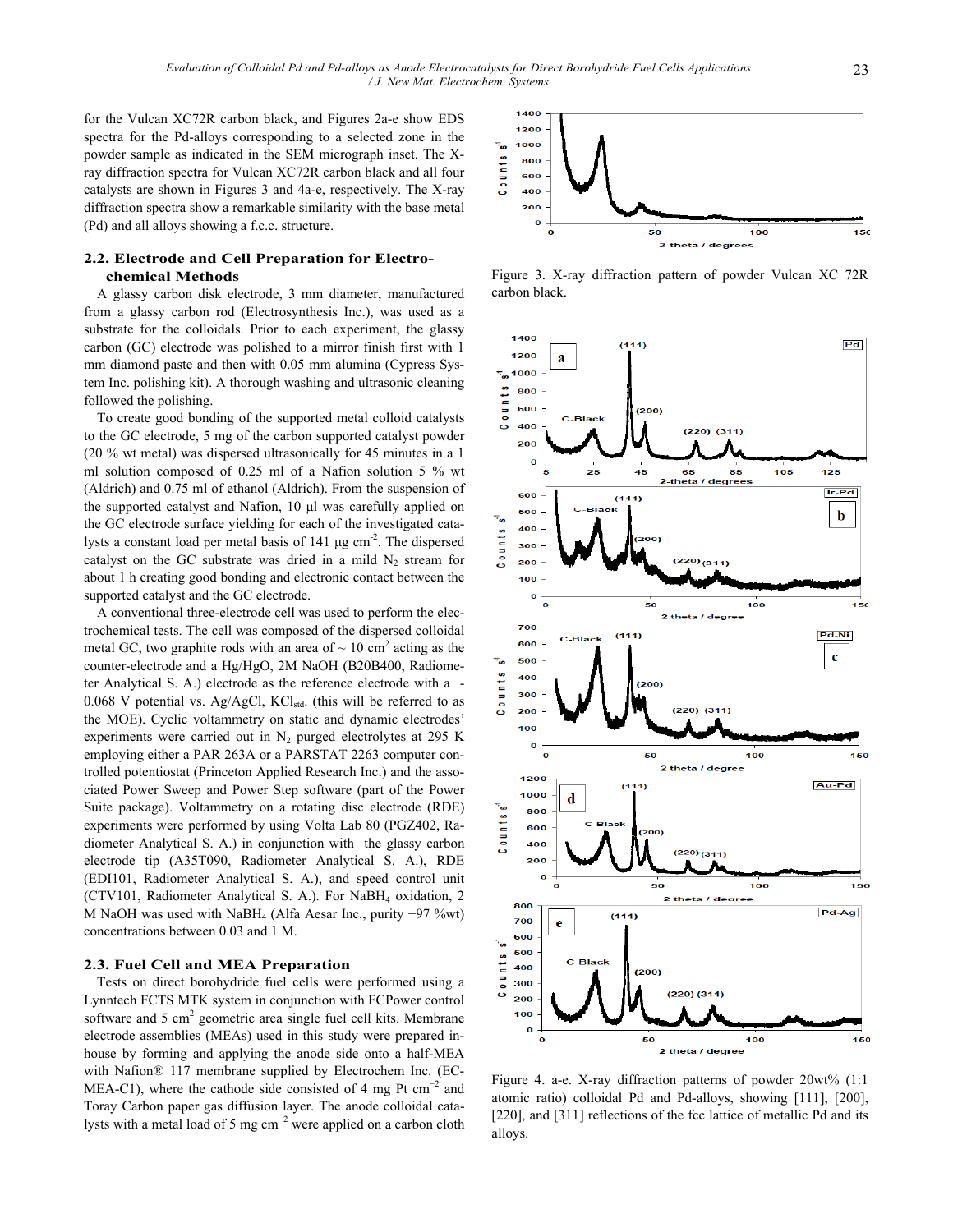

Figure 5. Linear voltammogram of BH<sub>4</sub> oxidation on colloidal Pd catalyst using a static electrode showing the effect of BH<sub>4</sub><sup>-</sup> concentration. Scan rate  $100 \text{ mV s}^{-1}$ , 298 K. Inset legend indicates the NaBH4 concentration in 2 M NaOH.



Figure 6. Linear voltammogram of BH4− oxidation on colloidal Pd, Ir, and Pd-Ir catalysts using a static electrode. Scan rate 100 mV s−1, 0.1 M BH4− concentration 298 K.

(ECCC1-060, Electrochem. Inc.). The procedure consisted of the following steps: 5 mg  $cm^{-2}$  on metal(s) bases of the colloidal catalyst was mixed with 1 mg cm<sup>-2</sup> Nafion® 117 (i.e. corresponding volume of Nafion 5%wt solution) and 0.7 ml ethanol. The mixture was sonicated for 45 minutes. Afterwards, the supported catalyst suspension was applied on the carbon cloth by a technique similar to a decal method, followed by drying in a  $N_2$  atmosphere for 12 h. The final stage in the MEA preparation was the hot pressing of the anode catalyst on the carbon cloth substrate, together with another carbon cloth acting as the anodic backing layer onto the Nafion® 117 membrane. Hot pressing was performed at 1200 lb for 2 min at  $160^{\circ}$ C.

After the hot pressed full MEA was assembled together with the end plates in the fuel cell test station, membrane conditioning was performed by recirculating a solution of 2 M NaOH at 60 ml min-1 for 2 h prior to each test. The pure sodium hydroxide solution was



Figure 7. Linear voltammogram of BH<sub>4</sub><sup>−</sup> oxidation on colloidal Pd and Pd-alloy catalysts using a static electrode. Scan rate 100 mV  $s^{-1}$ , 0.1 M BH<sub>4</sub><sup>-</sup> concentration 298 K.

then replaced by a 2 M NaBH<sub>4</sub> in 2 M NaOH solution at feed at rates of 20, 50, and 85 ml min<sup>-1</sup>. The oxygen flow rate was fixed at  $0.2$  l min<sup>-1</sup> for all tests, with a gauge pressure of 25 psi. The tests were started after the fuel cell temperature and the fuel feed flow stream temperatures reached either 298 K or 333 K. Potential vs. current data were recorded.

#### **3. RESULTS AND DISCUSSIONS**

## **3.1. Voltammetry of Borohydride Oxidation on Static Electrodes**

The linear voltammograms on static electrodes for the colloidal Pd catalyst are shown in Fig. 5, were recorded at scan rate of 100  $mV s<sup>-1</sup>$  and 0.03-1.0 M NaBH<sub>4</sub> concentration in 2 M NaOH.

One oxidation peak can be identified on colloidal Pd between – 0.1 and +0.1 V vs. mercury-mercury oxide reference electrode (MOE). This peak slightly shifts to a more positive potential with increasing NaBH4 concentration.

Pd is considered as one of Pt active surface family which are widely used for complete oxidation and hydrogenationdehydrogenation processes. Therefore, in attempt to enhance its catalytic activity towards BH<sub>4</sub><sup>-</sup> oxidation, we decided to investigate the effect of alloying Pd with the same family elements, Ni; with a metal having many free electrons, Ir; and with elements that behave as virtually inert for hydrogenation-dehydrogenation processes, Au and Ag [21].

The effect of alloying Pd with Ir on BH<sub>4</sub><sup>-</sup> oxidation is shown in Figure 6. The linear voltammogram of NaBH4 on Pd, Ir, and Pd-Ir catalysts, were recorded at a scan rate of 100 mV  $s^{-1}$  and 0.1 M NaBH4 concentration in 2 M NaOH.

Multiple oxidation peaks occurred at around -0.65, -0.25, and between 0 and 0.1 V vs. MOE as a result of alloying with Ir. The peak at  $-0.65$  V, which seems to be associated with Ir, is due to  $H_2$ oxidation and the ones at  $-0.25$  V and around 0 V correspond to direct BH<sub>4</sub><sup>-</sup> oxidation on the Ir and Pd surfaces, respectively.

The linear voltammograms on static electrodes for colloidal Pd, Pd-Ir, Pd-Ni, Pd-Au, and Pd-Ag catalysts as shown in Fig. 7, were recorded at scan rate of 100 mV  $s^{-1}$  and 0.1 M NaBH<sub>4</sub> concentration in 2 M NaOH.

On Pd-Ni, taking into account that there was no peak recorded on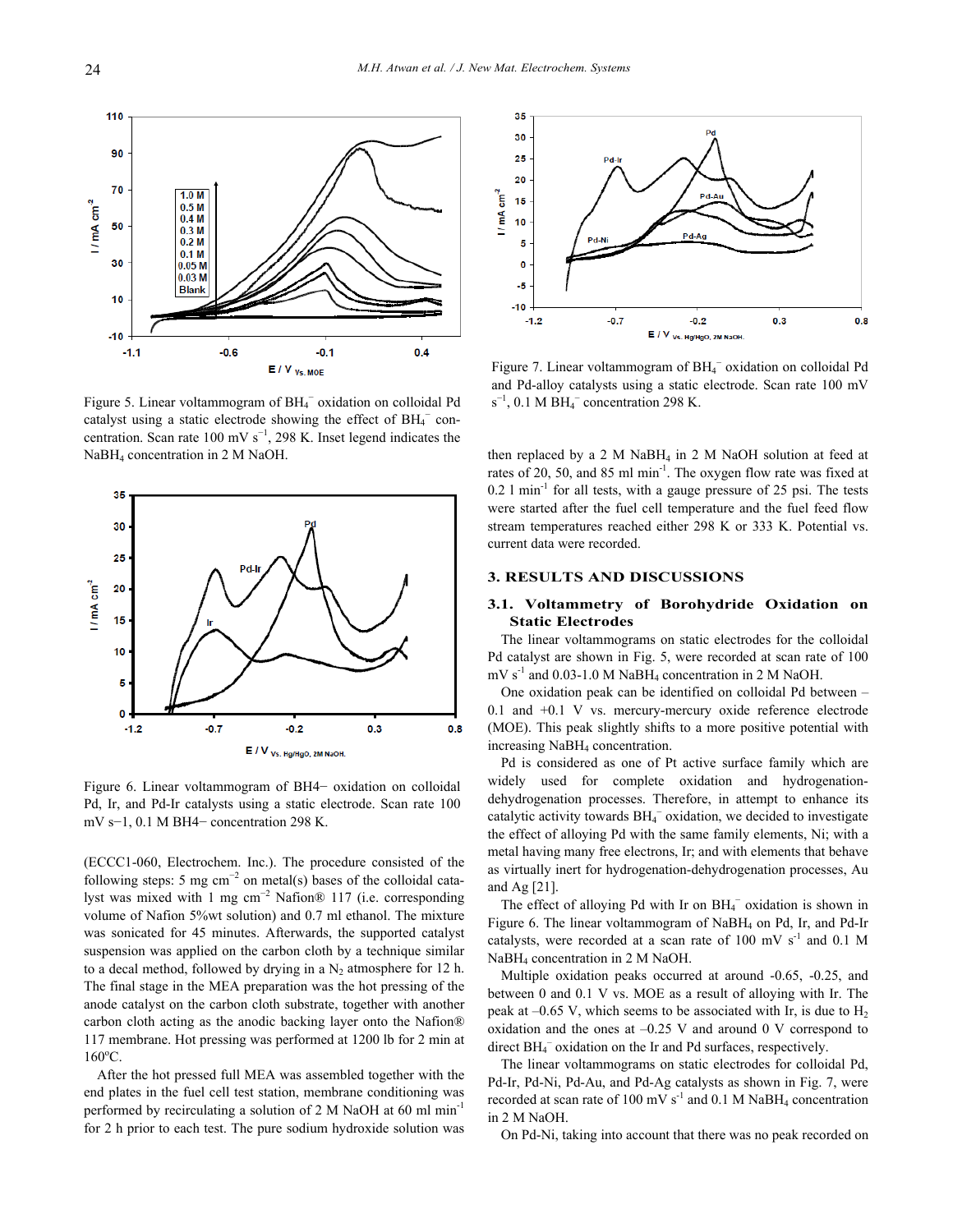Table 1. Oxidation peak potential, apparent Tafel slopes, exchange current densities, determined from RDE data using supported colloidal Pd and Pd-alloys catalysts with Nafion 117 polymer electrolyte.

| Catalysts | Oxidation Peak<br>Potential<br>(V) | $b_a$<br>$(V.dec^{-1})$<br>298 K | $l_{0,a}$<br>$(A.cm-2)$<br>298 K |
|-----------|------------------------------------|----------------------------------|----------------------------------|
| Pd        | $-0.09$                            | 0.787                            | $0.939\times10^{-3}$             |
| Pd-Ir     | $-0.34$                            | 0.757                            | $13.06\times10^{-3}$             |
| Pd-Ni     | $-0.02$                            | 0.761                            | $0.765 \times 10^{-3}$           |
| Pd-Au     | 0.00                               | 0.938                            | $0.120\times10^{-3}$             |
| $Pd-Ag$   | $-0.04$                            | 0.934                            | $1.670\times10^{-3}$             |



Figure 8. Linear voltammetry of BH<sub>4</sub><sup>-</sup> oxidation on colloidal Pd catalysts using a rotating electrode showing the effect of rotation speed and temperature. Scan rate 5 mV  $s^{-1}$ , 298 K and 313 K. NaBH4 concentration 0.3 M in 2 M NaOH. Inset legend indicates the rotation speed per minute.



Figure 9. Linear voltammetry of BH<sub>4</sub><sup>-</sup> oxidation on colloidal Pd and Pd-alloys catalysts using a rotating electrode showing the effect of alloying. Scan rate 5 mV  $s^{-1}$ , 298 K, NaBH<sub>4</sub> concentration 0.3 M in 2 M NaOH, and 1000 rpm.

a pure Ni colloidal (no voltammogram shown), two oxidation peaks were observed, one between -0.7 to -0.6 which accounts as alloying action, and the second between -0.25 to 0.1 V vs. MOE. It is worth noting that Kinjo [22], in his investigation of the oxidation of 0.1



Figure 10. Tafel plots for the supported colloidal Pd and Pd-alloys catalysts generated from the rotating disk electrode data. 298 K.

M KBH4 in 0.1 M KOH on deposited Pd on porous sintered Ni, recorded three peaks at -0.3, -0.07, and 0.1 V vs. MOE, proposing  $H<sub>2</sub>$  gas evolution due to BH<sub>3</sub>OH<sup>-</sup> oxidization in a three electron process.

For Pd-Au, two oxidation peaks were observed, one between -0.5 to -0.3, and the other around 0 V vs. MOE.

On Pd-Ag, again two oxidation peaks were observed, but one was between -0.55 to -0.4, and the other was between -0.2 to 0 V vs. MOE.

## **3.2. Voltammetry of Borohydride Oxidation on Rotating Electrodes**

The RDE results for colloidal the Pd catalyst, are shown in Figure 8. The scan rate was 5 mV  $s^{-1}$ , while the rotation rate was varied between 500 and 3,000 rotations per minute (rpm). The BH<sub>4</sub> concentration was constant at 0.3 M. Strong temperature and weak rotation effects can be clearly seen. The peak potential on Pd was around 0 V at both 298 K and 313 K, and varied slightly with rotation rate.

Figure 9 shows the linear voltammograms of  $BH_4^-$  oxidation on colloidal Pd and Pd-alloy catalysts using a rotating disc electrode (RDE). The scan rate was  $5 \text{ mVs}^{-1}$ , while the rotation rate was 1000 rotations per minute (rpm). The BH<sub>4</sub> concentration was constant at 0.3 M. However, on Pd-Ir the peak occurred at more negative potentials, around -0.4 V, at 298 K. For Pd-Ni, Pd-Au and Pd-Ag gave a peak inexactly the same range as for pure Pd.

A plot of logi vs.  $\eta$  (=E-E<sub>OC</sub>) was made according to the Tafel  $\eta = b \log \frac{i}{h}$ 

equation,  $\eta = b \log \frac{1}{i_o}$  [23], using the rising domains of Fig. 9. This enabled the calculation of both the apparent Tafel slopes and the

exchange current densities (Fig. 10). The apparent Tafel slopes  $(b_a)$  are summarised in Table 1 and were in the range of about 0.761 to 0.938 V at 298 K. It is shown

that porous electrodes are characterized by so called multiple Tafel slopes due to ionic conductivity and/or mass transfer limitations coupled with electrode kinetics [24, 25].

Alloying Pd with Au and Ag increases the apparent Tafel slope at 298 K, while it decreases when Pd is alloyed with Ni and Ir. The exchange current density at 298 K, on the other hand, increased by 13 times with the addition of Ir (Table 1). Thus, alloying with Ir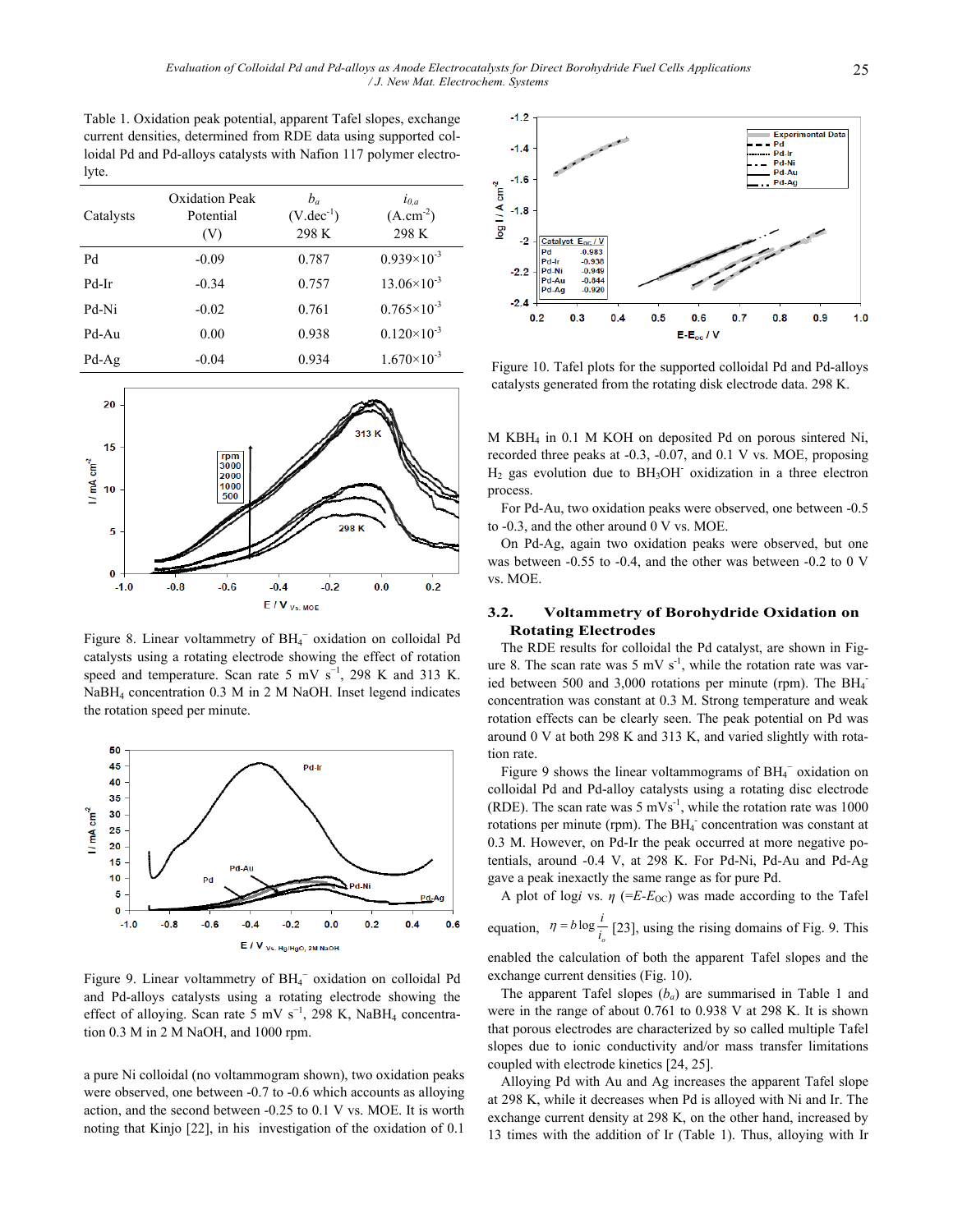20 ml/min, 333 K

□20 ml/min. 298 K

∆ 50 ml/min, 298 K

 $\triangle$  50 ml/min, 333 K

○85 ml/min. 298 K

● 85 ml/min, 333 K

200

150

Figure 11. Direct borohydride fuel cell polarization curves of colloidal Pd catalysts at different  $2 M NaBH_4 - 2 M NaOH$  fuel flow rates and at 298 K and 333 K. Anode catalyst load 5 mg  $cm^{-2}$ . Cathode catalyst (Pt) load 4 mg cm<sup>-2</sup>. O<sub>2</sub> flow rate 200 ml min<sup>-1</sup> at 2.7 atm.

100

 $1/mA cm<sup>-2</sup>$ 

50



Figure 12. Direct borohydride fuel cell polarization curves of colloidal Pd-Ir catalysts at different  $2 M$  NaBH<sub>4</sub> –  $2 M$  NaOH fuel flow rates and at 298 K and 333 K. Anode catalyst load 5 mg cm<sup>-2</sup>. Cathode catalyst (Pt) load 4 mg cm<sup>-2</sup>. O<sub>2</sub> flow rate 200 ml  $min^{-1}$  at 2.7 atm.

enhances the activity, since it slightly lowers the Tafel slope and significantly increases the exchange current density [26, 27]. This is in agreement with our previous finding that "the most active catalyst is the one that shows the most negative oxidation peak potential" [28].

## **3.3. Fuel Cell Performance**

Tests on direct borohydride fuel cell (DBFC) were performed for three different flow rates at 298 K and 333 K, using a single cell of 5 cm<sup>2</sup> surface area.

Figures 11-13 show the temperature and fuel flow rate effects on the polarization curves obtained using the colloidal Pd, Pd-Ir, and Pd-Au as anode catalysts respectively. Temperature has a significant impact on the fuel cell performance for all the investigated



Figure 13. Direct borohydride fuel cell polarization curves of colloidal Pd-Au catalysts at different 2 M NaBH<sub>4</sub> - 2 M NaOH fuel flow rates and at 298 K and 333 K. Anode catalyst load 5 mg  $\text{cm}^{-2}$ . Cathode catalyst (Pt) load 4 mg  $\text{cm}^{-2}$ . O<sub>2</sub> flow rate 200 ml  $min^{-1}$  at 2.7 atm.



Figure 14. Direct borohydride fuel cell polarization curves at 298 K and 333 K: Comparison between the colloidal catalysts prepared in the present work (Pd, Pd-Ir, and Pd- Au). Anode catalyst load 5 mg cm<sup>−</sup><sup>2</sup> . 50 ml min<sup>−</sup><sup>1</sup> 2 M NaBH4 – 2 M NaOH. Cathode catalyst (Pt) load 4 mg cm<sup>-2</sup>. O<sub>2</sub> flow rate 200 ml min<sup>-1</sup> at 2.7 atm.

cases, while the flow rate has no significant effect on the fuel cell performance.

Figure 14 shows a comparison of the fuel cell performance using either colloidal Pd, Pd-Au, or Pd-Ir as anode catalyst. Pd-Ir is the most active electrocatalyst, and a fuel cell employing such an anode catalyst operates at a cell voltage of 0.5 V and gives a current density of 50 mA  $\text{cm}^{-2}$ . At 333 K, the same catalyst gives 100 mA  $cm^{-2}$  at a 0.5 V cell voltage.

Figure 15 shows a comparison between the fuel cell performance using a commercial Pt-Ru or the colloidal Pd, Pd-Au, Pd-Ir alloys as anode catalysts. It is quite clear that fuel cell performance with both Pd and Pd-Ir as the anode catalyst is superior to that with commercial Pt-Ru at 298K.

It should be emphasised that a borohydride fuel cell utilizing Pd-Ir as the anode catalyst can give almost three times a higher power

 $\frac{1}{2}$ 

 $1.4$ 

 $1.2$ 

 $0.6$ 

 $0.4$ 

 $0.2$ 

 $\mathbf 0$  $\mathbf 0$